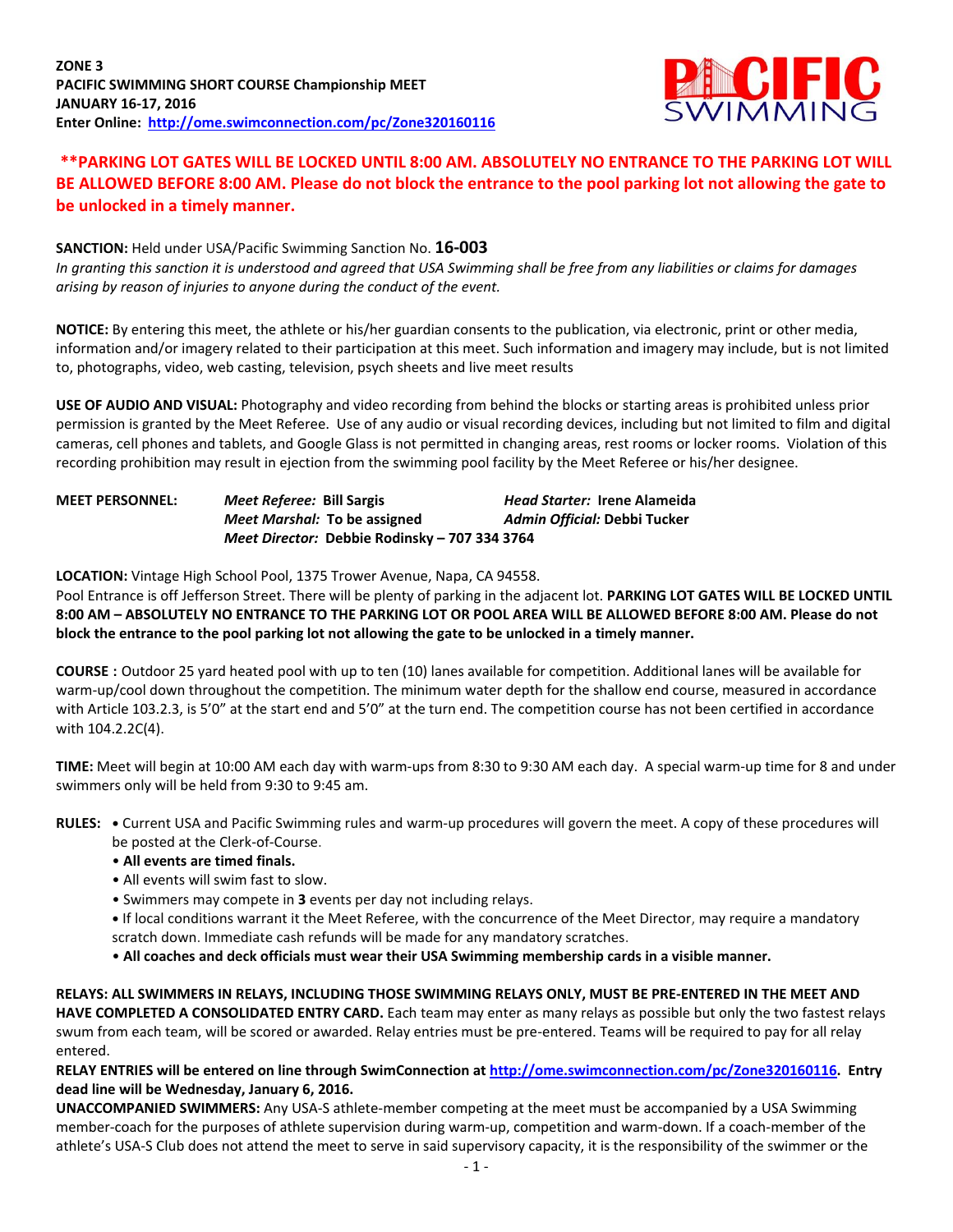swimmer's legal guardian to arrange for supervision by a USA-S member-coach. The Meet Director or Meet Referee may assist the swimmer in making arrangements for such supervision; however, it is recommended that such arrangements be made in advance of the meet by the athlete's USA-S Club Member-Coach.

**RACING STARTS:** Swimmers must be certified by a USA-S member-coach as being proficient in performing a racing start, or must start the race in the water. It is the responsibility of the swimmer or the swimmer's legal guardian to ensure compliance with this requirement.

**RESTRICTIONS:** • Smoking and the use of other tobacco products is prohibited on the pool deck, in the locker rooms, in spectator

- seating or standing areas and in all areas used by swimmers, during the meet and during warm-up periods.
- Sale and use of alcoholic beverages is prohibited in all areas of the meet venue.
- No glass containers are allowed in the meet venue.
- No propane heater is permitted except for snack bar/meet operations.
- Only Coaches canopies will be allowed on the pool deck
- Teams and families are to set up on the basketball court only.
- Changing into or out of swimsuits other than in locker rooms or other designated areas is prohibited.

• Destructive devices, to include but not limited to, explosive devices and equipment, firearms (open or concealed), blades, knives, mace, stun guns and blunt objects are strictly prohibited in the swimming facility and its surrounding areas. If observed, the Meet Referee or his/her designee may ask that these devices be stored safely away from the public or removed from the facility. Noncompliance may result in the reporting to law enforcement authorities and ejection from the facility. Law enforcement officers (LEO) are exempt per applicable laws.

- **ELIGIBILITY:** Swimmers must be current members of USA-S and enter their name and registration number on the meet entry card as they are shown on their Registration Card. If this is not done, it may be difficult to match the swimmer with the registration and times database. The meet host will check all swimmer registrations against the SWIMS database and if not found to be registered, the Meet Director shall accept the registration at the meet (a \$10 surcharge will be added to the regular registration fee). Duplicate registrations will be refunded by mail.
	- Entries with **"NO TIME" will be REJECTED**
	- All individual event entries must meet the minimum time standards listed in the meet sheet
	- Entry times submitted for this meet will be checked against a computer database and may be changed in accordance with Pacific Swimming Entry Time Verification Procedures.
	- Disabled swimmers are welcome to attend this meet and should contact the Meet Director or Meet Referee regarding any special accommodations on entry times and seeding per Pacific Swimming policy.
	- Swimmers 19 years of age and over may compete in the meet for time only, no awards. Such swimmers must have met standards for the 17-18 age group.
	- Swimmers entering the 13-14/15 & Over 50 Breast, 50 Fly, or 50 Back must have swam the event as a 9-10 or 11-12 and achieved the 11-12 qualifying time for their gender or have swam the equivalent stroke in the 100 distance and achieved the qualifying time for their age group and gender.
	- The swimmer's age will be the age of the swimmer on the first day of the meet.

• This meet is open ONLY to swimmers registered in Zone 3 of Pacific Swimming. **Teams not registered with USA Swimming and Pacific Swimming for the year 2016 may NOT be represented in this meet. Their swimmers may compete as unattached if the individual swimmer has current 2016 USA-S/PC membership**

**ENTRY FEES:** \$4.00 per event plus an \$8.00 participation fee per swimmer and \$9.00 per relay. Entries will be rejected if payment is not sent at time of request. . No refunds will be made, except mandatory scratch downs.

**ONLINE ENTRIES:** To enter online go to **<http://ome.swimconnection.com/pc/Zone320160116>** to receive an immediate entry confirmation. This method requires payment by credit card. Swim Connection, LLC charges a processing fee for this service, equal to \$1 per swimmer plus 5% of the total Entry Fees. Please note that the processing fee is a separate fee from the Entry Fees. If you do not wish to pay the processing fee, enter the meet using a mail entry. **Entering online is a convenience, is completely voluntary, and is in no way required or expected of a swimmer by Pacific Swimming.** Online entries will be accepted through Wednesday, **January 6, 2016.**

**MAILED OR HAND DELIVERED ENTRIES**: Entries must be on the attached consolidated entry form. Forms must be filled out completely and printed clearly with swimmers best time. Entries must be postmarked by midnight, Monday, **January 4, 2016** or hand delivered by 6:30 p.m. Wednesday January 6, 2016. No late entries will be accepted Requests for confirmation of receipt of entries should include a self-addressed envelope.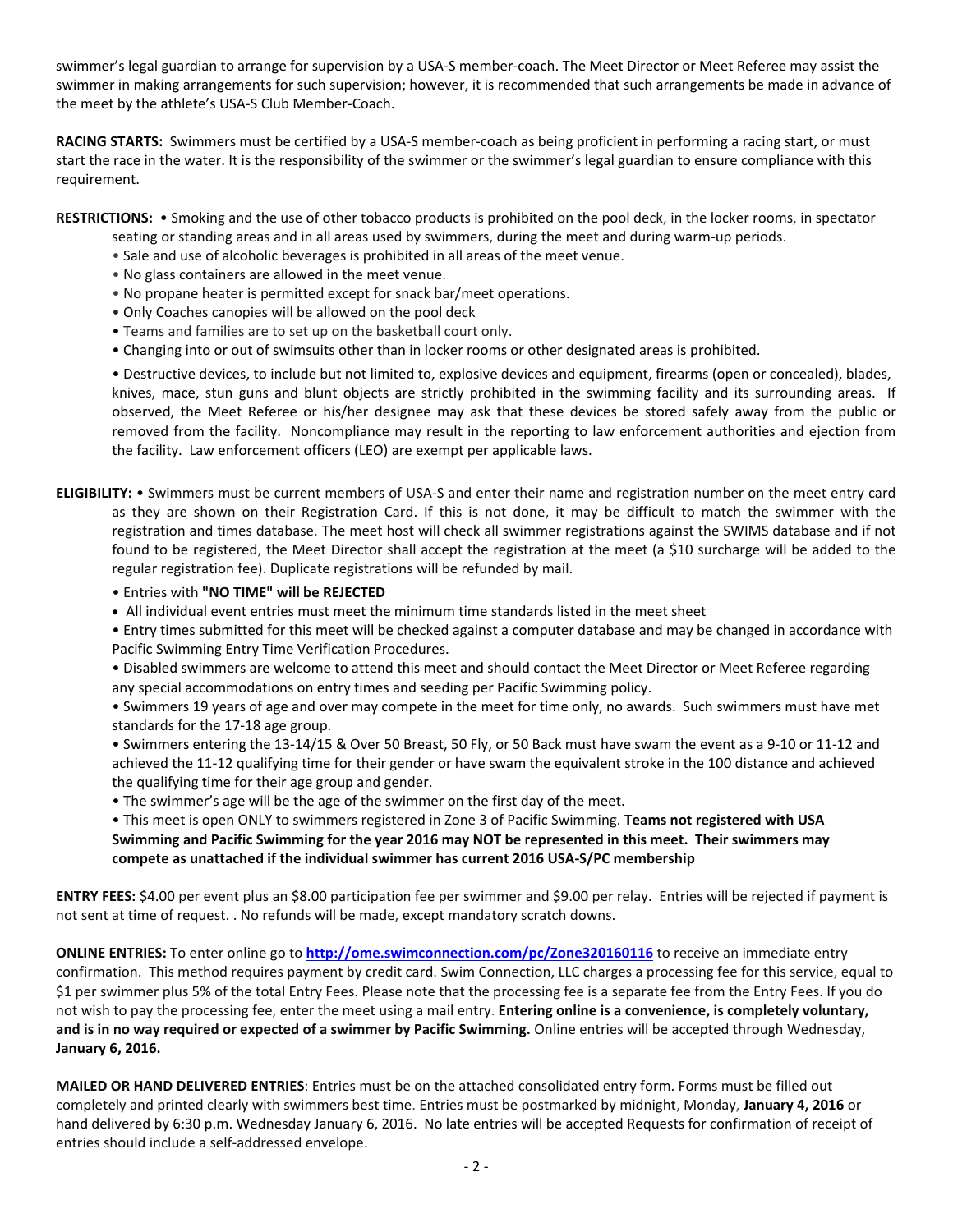#### **Make check payable to**: **ZONE 3 Mail/Hand-Deliver entries to**: **Debbie Rodinsky 301 Angelina Way Vallejo, Ca 94589**

**CHECK-IN:** The meet will be deck seeded. Swimmers must check-in at the Clerk-of-Course. No event shall be closed more than 30 minutes before the scheduled start of the session. Close of check-in for all individual events shall be no more than 60 minutes before the estimated time of the start of the first heat of the event Swimmers who do not check in will not be seeded and will not be allowed to compete in that event.

**SCRATCHES:** Any swimmers not reporting for or competing in an individual timed final event that they have checked in for shall not be penalized. Swimmers who must withdraw from an event after it is seeded are requested to inform the referee immediately.

**AWARDS:** Awards will be given to the coach or team representative at the end of the meet. Awards for age group 15 and Over will be awarded as a combined age group. Awards will not be given for the following 13 & Over events: 50 Back, 50 Fly, 50 Breast

Individual Events - Pins 1st through 8th. Relays - Pins 1st through 3rd.

Up to \$250.00 will be given to the 1<sup>st</sup> place team to be used for a team function/party. (The money will be paid out once receipts are provided)

Team trophies to  $2^{nd}$  and  $3^{rd}$  place teams

**SCORING:** Individual Events – 11, 9, 8, 7, 6, 5, 4, 3, 2, 1 / Relays – 22, 18, 16, 14, 12, 10, 8,6,4,2

**ADMISSION:** Free. A Program will be available for \$3.00

**SNACK BAR & HOSPITALITY:** A snack bar will be available throughout the competition. Coaches and working deck officials will be provided lunch. Hospitality will serve refreshments to timers and volunteers.

**MISCELLANEOUS:** No overnight parking is allowed. Facilities will not be provided after meet hours

**MINIMUM OFFICIALS:** At least seven days prior to the meet, meet management (Meet Director and/or Meet Referee) shall contact a representative from each team participating in the meet, and provide a preliminary inventory of the officials that team is required to provide for each session. Each team shall, by the start of the meet, provide to the Meet Director or designee a list of Officials who have agreed to represent that team during each session of the meet. At the meet, meet management shall conduct an inventory of officials, and shall compare the number of swimmers entered in each session by each team with the number of officials present representing each team. If meet management certifies that a team has not provided sufficient officials for any session of the meet in accordance with the table below, excluding finals in a trials and finals meet, the team will be fined \$100 per missing official per session of the meet.

| Club swimmers entered in session | Trained and carded officials required |
|----------------------------------|---------------------------------------|
| $1 - 10$                         |                                       |
| $11 - 25$                        |                                       |
| $26 - 50$                        |                                       |
| $51 - 75$                        |                                       |
| 76-100                           |                                       |
| 100 or more                      |                                       |

\*Zone 3 will include assigned and working Colorado, Intermediary/ Chief Timing Judge, and Computer operator in the count of officials for a session although these positions are not carded. Zone 3 will accept uncarded Trainees in the count of officials for up to two sessions. Teams may use officials "borrowed" from other teams, or unattached officials at the meet who agree, to fulfill their obligation under the rule.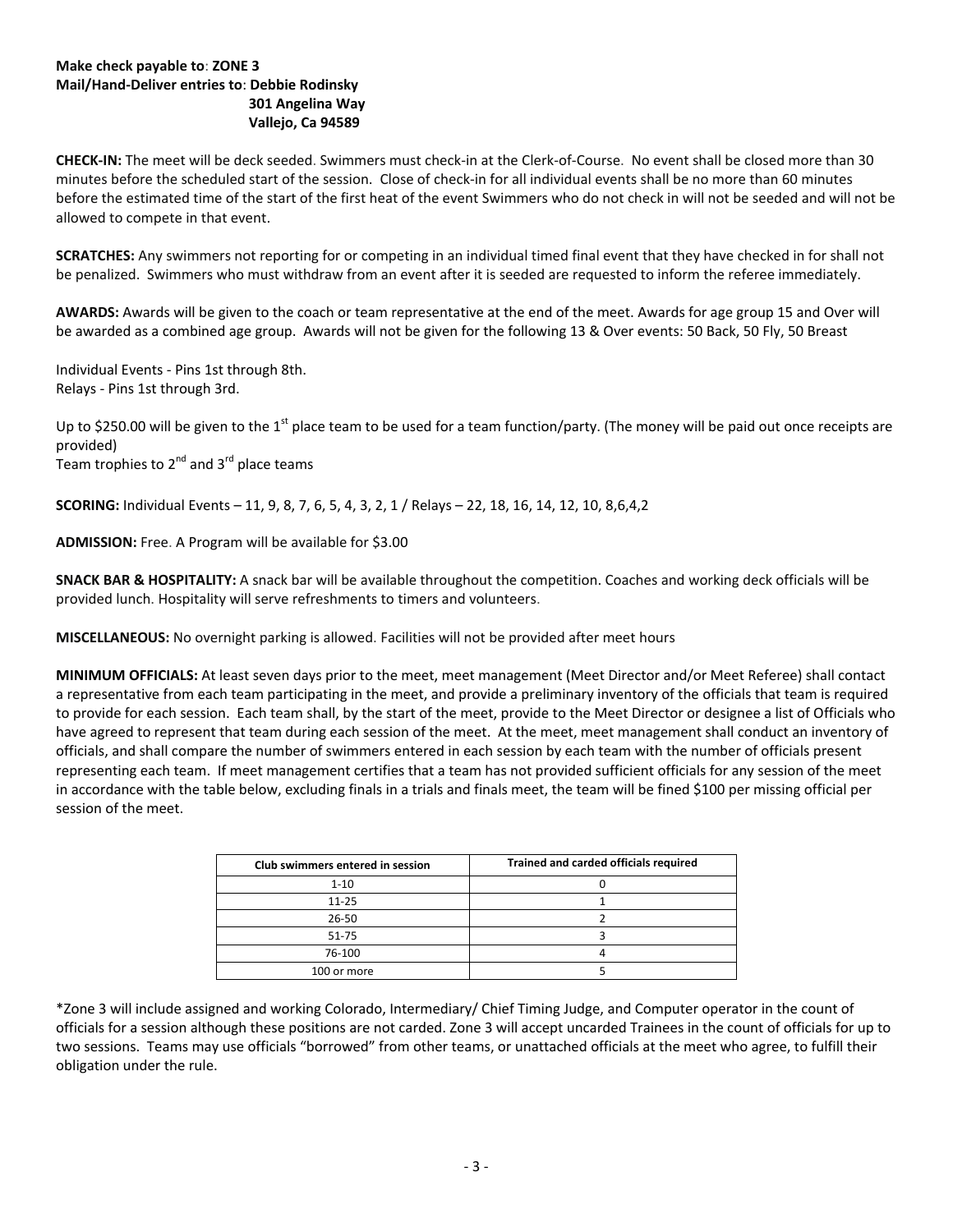### **EVENT SUMMARY**

|           | <b>SATURDAY</b> |            |                 | <b>SUNDAY</b> |                |                |            |  |  |
|-----------|-----------------|------------|-----------------|---------------|----------------|----------------|------------|--|--|
| 8 & UN    | $9 - 10$        | $11 - 12$  | $13$ -UP        | 8 & UN        | $9 - 10$       | $11 - 12$      | $13$ -UP   |  |  |
| 100 Med-R | 200 Med-R       | 50 Back    | 200 IM          | 100 Free-R    | 200 Free-R     | <b>100 Fly</b> | 200 Free   |  |  |
| 25 Back   | 50 Back         | 100 Breast | 50 Back         | 50 Fly        | <b>100 Fly</b> | 100 Back       | 100 Fly    |  |  |
| 50 Breast | 100 Breast      | 200 Med-R  | 100 Breast      | 50 Back       | 100 Back       | 200 Free-R     | 100 Back   |  |  |
| 25 Free   | 100 Free        | 100 Free   | 200 Med-R       | 25 Breast     | 50 Breast      | 50 Breast      | 200 Free-R |  |  |
| 25 Fly    | <b>50 Fly</b>   | 50 Fly     | 100 Free        | 50 Free       | 50 Free        | 50 Free        | 50 Breast  |  |  |
| 100 IM    | 200 IM          | 200 IM     | 50 Fly          |               | 200 Free       | 200 Free       | 50 Free    |  |  |
|           |                 |            | <b>500 Free</b> |               |                |                | 400 IM     |  |  |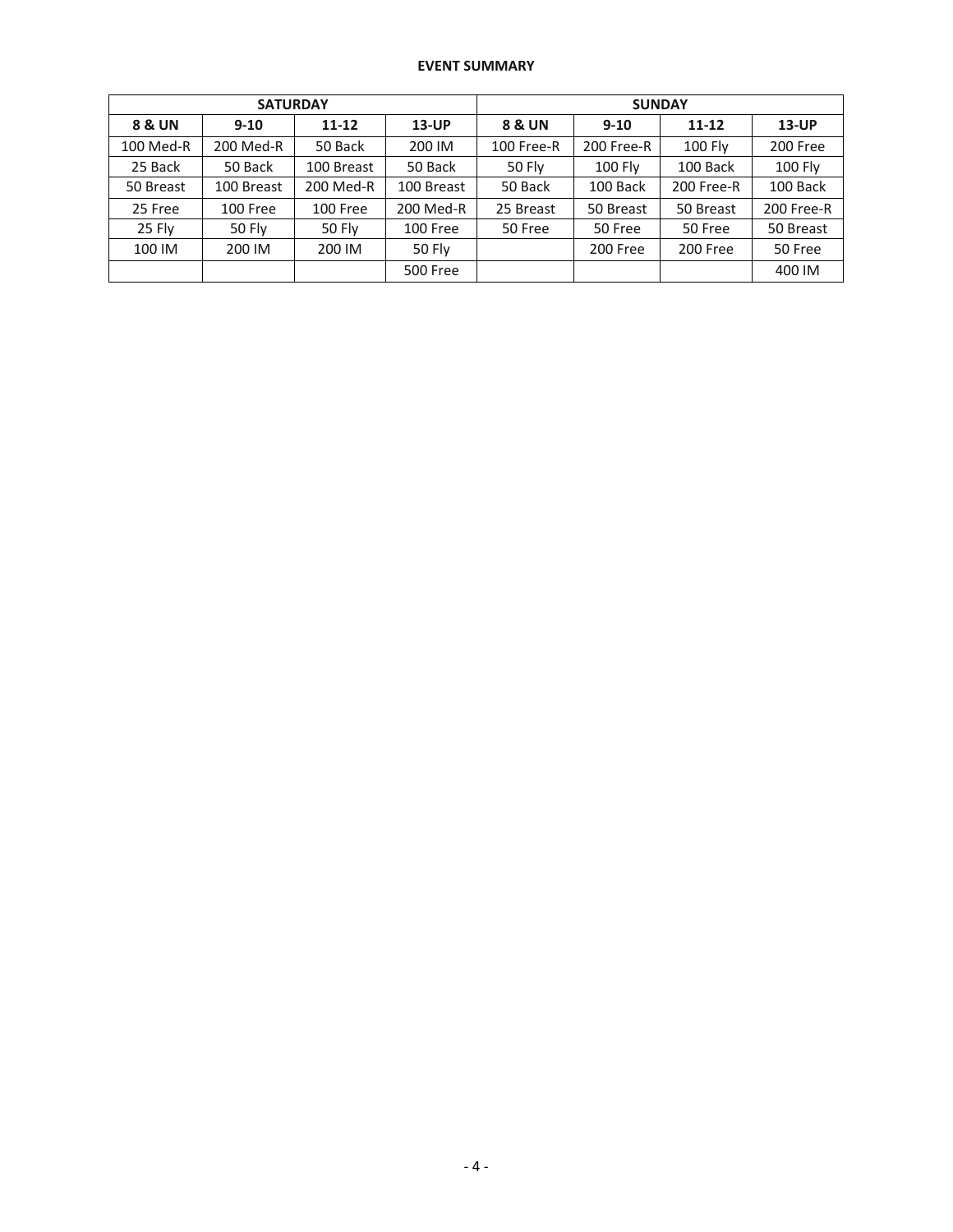## **ORDER OF** E**VENTS**

|                         | Saturday January 16, 2016 |                            |              |              |         |              | Sunday January 17, 2016        |     |         |
|-------------------------|---------------------------|----------------------------|--------------|--------------|---------|--------------|--------------------------------|-----|---------|
| Girls #                 | <b>Times</b>              | <b>EVENT</b>               | Boys #       | <b>Times</b> | Girls # | <b>Times</b> | Boys #<br><b>EVENT</b>         |     |         |
| $\mathbf{1}$            |                           | 8 & Under 100 Med Relay    | $\mathbf{2}$ |              | 61      |              | 8 & Under 100 Free Relay<br>62 |     |         |
| $\overline{\mathbf{3}}$ |                           | 9-10 200 Med Relay         | 4            |              | 63      |              | 9-10 200 Free Relay            | 64  |         |
| 5                       | 2:44.09                   | 13-14 200 IM               | 6            | 2:33.39      | 65      | 2:25.89      | 13-14 200 Free                 | 66  | 2:16.99 |
| $\overline{7}$          | 2:39.99                   | 15 and Over 200 IM         | 8            | 2:26.29      | 67      | 2:22.79      | 15 & Over 200 Free             | 68  | 2:11.09 |
| 9                       | 36.89                     | 11-12 50 Back              | 10           | 36.89        | 69      | 1:21.09      | 11-12 100 Butterfly            | 70  | 1:19.19 |
| 11                      | 44.19                     | 9-10 50 Back               | 12           | 44.09        | 71      | 1:42.49      | 9-10 100 Butterfly             | 72  | 1:41.49 |
| 13                      | 28.49                     | 8 and Under 25 Back        | 14           | 28.49        | 73      | 1:06.59      | 8 & Under 50 Butterfly         | 74  | 1:06.59 |
| 15                      |                           | 13-14 50 Back              | 16           |              | 75      | 1:13.69      | 13-14 100 Butterfly            | 76  | 1:08.49 |
| 17                      |                           | 15 & Over 50 Back          | 18           |              | 77      | 1:12.19      | 15 & Over 100 Butterfly        | 78  | 1:05.19 |
| 19                      | 1:30.59                   | 11-12 100 Breaststroke     | 20           | 1:28.29      | 79      | 1:21.19      | 11-12 100 Back                 | 80  | 1:19.09 |
| 21                      | 1:47.79                   | 9-10 100 Breaststroke      | 22           | 1:44.09      | 81      | 1:35.39      | 9-10 100 Back                  | 82  | 1:32.69 |
| 23                      | 1:10.19                   | 8 & Under 50 Breaststroke  | 24           | 1:10.19      | 83      | 1:02.99      | 8 & Under 50 Back              | 84  | 1:02.99 |
| 25                      | 1:24.69                   | 13-14 100 Breaststroke     | 26           | 1:18.29      | 85      | 1:14.19      | 13-14 100 Back                 | 86  | 1:09.69 |
| 27                      | 1:23.69                   | 15 & Over 100 Breaststroke | 28           | 1:15.09      | 87      | 1:12.29      | 15 & Over 100 Back             | 88  | 1:06.09 |
| 29                      |                           | 11-12 200 Med Relay        | 30           |              | 89      |              | 11-12 200 Free Relay           | 90  |         |
| 31                      |                           | 13-14 200 Med Relay        | 32           |              | 91      |              | 13-14 200 Free Relay           | 92  |         |
| 33                      |                           | 15 & Over 200 Med Relay    | 34           |              | 93      |              | 15 & Over 200 Free Relay       | 94  |         |
| 35                      | 1:09.69                   | 11-12 100 Free             | 36           | 1:08.39      | 95      | 41.49        | 11-12 50 Breast                | 96  | 41.19   |
| 37                      | 1:22.79                   | 9-10 100 Free              | 38           | 1:21.09      | 97      | 48.79        | 9-10 50 Breast                 | 98  | 48.49   |
| 39                      | 23.49                     | 8 & Under 25 Free          | 40           | 23.49        | 99      | 31.49        | 8 & Under 25 Breast            | 100 | 31.49   |
| 41                      | 1:07.69                   | 13-14 100 Free             | 42           | 1:02.89      | 101     |              | 13-14 50 Breast                | 102 |         |
| 43                      | 1:06.29                   | 15 & Over 100 Free         | 44           | 59.89        | 103     |              | 15 & Over 50 Breast            | 104 |         |
| 45                      | 35.39                     | 11-12 50 Butterfly         | 46           | 35.49        | 105     | 32.39        | 11-12 50 Free                  | 106 | 31.39   |
| 47                      | 43.29                     | 9-10 50 Butterfly          | 48           | 42.29        | 107     | 36.49        | 9-10 50 Free                   | 108 | 35.79   |
| 45                      | 27.39                     | 8 & Under 25 Butterfly     | 46           | 27.39        | 109     | 53.29        | 8 & Under 50 Free              | 110 | 53.29   |
| 47                      |                           | 13-14 50 Butterfly         | 48           |              | 111     | 31.19        | 13-14 50 Free                  | 112 | 28.79   |
| 49                      |                           | 15 & Over 50 Butterfly     | 50           |              | 113     | 30.59        | 15 & Over 50 Free              | 114 | 27.49   |
| 51                      | 2:52.99                   | 11-12 200 IM               | 52           | 2:50.89      | 115     | 2:32.79      | 11-12 200 Free                 | 116 | 2:28.99 |
| 53                      | 3:21.29                   | 9-10 200 IM                | 54           | 3:20.39      | 117     | 3:01.89      | 9-10 200 Free                  | 118 | 2:53.69 |
| 55                      | 2:12.29                   | 8 & Under 100 IM           | 56           | 2:12.29      | 119     | 5:49.19      | 13-14 400 IM                   | 120 | 5:26.89 |
| 57                      | 6:30.19                   | 13-14 500 Free             | 58           | 6:09.09      | 121     | 5:39.59      | 15 & Over 400 IM               | 122 | 5:13.99 |
| 59                      | 6:20.19                   | 15 & Over 500 Free         | 60           | 5:54.99      |         |              |                                |     |         |

Use the following URL to find the time standards:

<http://www.pacswim.org/~pacswim/userfiles/kcfinder/files/2016Zone3ChampstandardsFINAL.pdf>